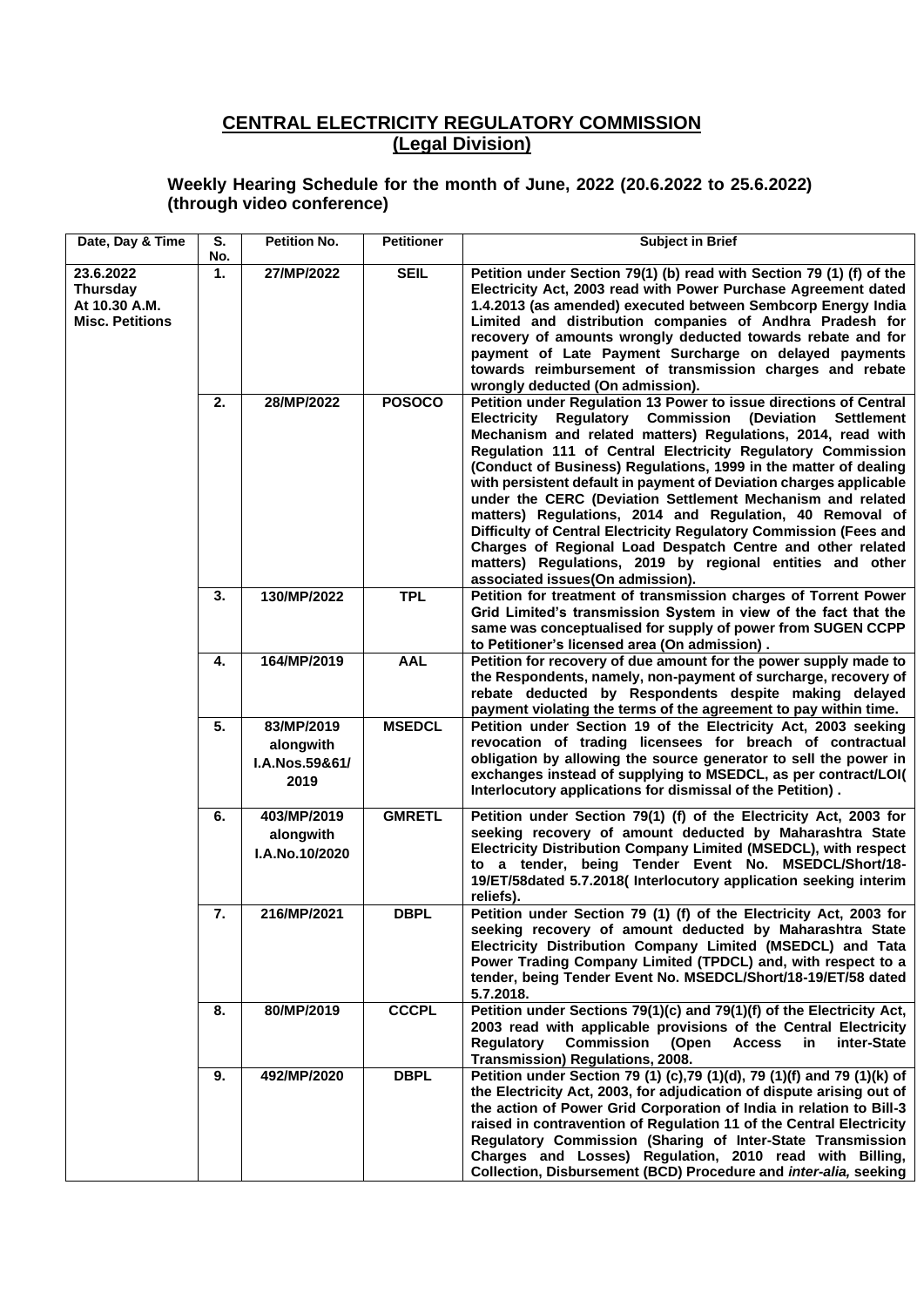|     |                                                   |                | declaration that the Petitioner is entitled for complete off-set of<br>charges billed in Bill-1 as well as Bill-3, in the event the quantum<br>of transmission corridor availed by the Petitioner in any region is,<br>for the corresponding period, equal to or more than the target<br>region LTA quantum and for refund of monthly POC charges paid<br>under Bill-3.                                                                                                                                                                                                                                                                                                                                                                                                                                                                                    |
|-----|---------------------------------------------------|----------------|------------------------------------------------------------------------------------------------------------------------------------------------------------------------------------------------------------------------------------------------------------------------------------------------------------------------------------------------------------------------------------------------------------------------------------------------------------------------------------------------------------------------------------------------------------------------------------------------------------------------------------------------------------------------------------------------------------------------------------------------------------------------------------------------------------------------------------------------------------|
| 10. | 131/MP/2019<br>alongwith<br><b>I.A.No.50/2020</b> | <b>BYPL</b>    | Petition invoking Section 79(1)(e), 79(1)(i) and Section 79(1)(k)<br>read with Sections 129 and 130 of the Electricity Act, 2003 read<br>with Regulation 7, 8 and 13 of Central Electricity Regulatory<br>Commission (Procedure, Terms and Conditions for grant of<br>trading license and other related matters) Regulations, 2009<br>seeking appropriate directions against Global Energy Private<br>Limited(Interlocutory application for dismissal of the Petition).                                                                                                                                                                                                                                                                                                                                                                                    |
| 11. | 163/MP/2019                                       | <b>DNHPDCL</b> | Petition under Section 79 (1) (c) and (f) of the Electricity Act, 2003<br>for adjudication of disputes which have arisen on account of the<br>incorrect billing of POC charges by the Respondents on the<br><b>Petitioner</b>                                                                                                                                                                                                                                                                                                                                                                                                                                                                                                                                                                                                                              |
| 12. | 287/MP/2019                                       | WS(M)PL        | Petition invoking Regulation 1.5(iv) read with Regulation 5.2(u)<br>and Regulation 6.5(11) of the CERC (Indian Electricity Grid Code)<br>Regulations, 2010 for enforcement of must run status granted to<br>solar power projects and Regulation 111 of the CERC (Conduct of<br>Business) Regulations, 1999 seeking direction to State Load<br>Dispatch Centre to stop issuing backing down instructions to the<br>Petitioners.                                                                                                                                                                                                                                                                                                                                                                                                                             |
| 13. | 62/MP/2020                                        | <b>PSEPL</b>   | Petition under Section 79 (1) (b), Section 79 (1) (f) and Section 79<br>(1) (k) of the Electricity Act, 2003 read with Article 11 of the Power<br>Purchase Agreements dated 4.8.2016 entered into between the<br>Petitioner Parampujya Solar Energy Private Limited seeking<br>directions to NTPC Limited to act in accordance with the said<br>Article 11 of the Power Purchase Agreements and accepting the<br>impact of Force Majeure events and thereby extend the Scheduled<br>Commissioning Date of the Project of the Petitioner.                                                                                                                                                                                                                                                                                                                   |
| 14. | 182/MP/2020                                       | <b>OGPTL</b>   | Petition under Sections 79(1)(c), 79(1)(d), 79(1)(f) and 79(1)(k) of<br>the Electricity Act, 2003, read with Articles 11 and 12 of the<br>Transmission Services Agreement dated 20.11.2015, seeking<br>monetary compensation on account of occurrence of force<br>majeure and change in law events.                                                                                                                                                                                                                                                                                                                                                                                                                                                                                                                                                        |
| 15. | 117/MP/2021                                       | MY(S)PL        | Petition under Section 79(1)(f) read with Section 79(1)(k) of the<br>Electricity Act, 2003 along with Regulation 111 of the Central<br>Electricity Regulatory Commission (Conduct of Business)<br>Regulations, 1999 seeking recognition of the force majeure events<br>impacting the implementation of the Project by the Petitioner and<br>seeking appropriate reliefs with regard to extension of Scheduled<br>Commissioning Date and stay of any coercive measures including<br>stay of encashment of Performance Bank Guarantee.                                                                                                                                                                                                                                                                                                                       |
| 16. | 379/TT/2020                                       | <b>PGCIL</b>   | Petition for truing up of transmission tariff for 2014-19 tariff block<br>and determination of Transmission tariff for 2019-24 tariff block<br>in respect of Combined Asset consisting of: Asset A1 80 MVAr<br>line reactor of Barh-I Line (charged as bus reactor) at Gorakhpur<br>Sub-station, Asset A2 80 MVAr line reactor of Barh-II Line<br>(charged as bus reactor) at Gorakhpur Sub-station, Asset B Barh-<br>Il TPS-Gorakhpur 400 kV D/C (Quad) line alongwith 400 kV line<br>bays at Gorakhpur Sub-station (excluding switchable line reactor),<br>Asset C 125 MVAr Bus Reactor at Gorakhpur Sub-station Asset D<br>Converting 2x80 MVAr Line Reactors at Gorakhpur end of 400 kV<br>Gorakhpur (Quad) transmission line to 2x80 MVAr<br>Barh<br>Switchable Line Reactors under Immediate Evacuation System<br>associated with Barh-II TPS in NR. |
| 17. | 423/TT2019                                        | <b>PGCIL</b>   | Petition for truing up of transmission tariff for 2014-19 tariff block<br>and determination of transmission tariff for 2019-24 tariff block for<br>transmission<br>assets<br>under<br><b>Expansion/Upgradation</b><br>of<br><b>SCADA/EMS System of SLDCs of North Eastern Region.</b>                                                                                                                                                                                                                                                                                                                                                                                                                                                                                                                                                                      |
| 18. | 731/TT/2020                                       | <b>PGCIL</b>   | Petition for determination of transmission tariff from DOCO to<br>31.3.2019 for Asset 1- OPGW link for Betual -Khandwa under<br>Central Sector, Asset 2: OPGW link (125km) for Mauda-Wardha<br>under Central Sector, Asset 3: 6 no. OPGW link (92.66km) under                                                                                                                                                                                                                                                                                                                                                                                                                                                                                                                                                                                              |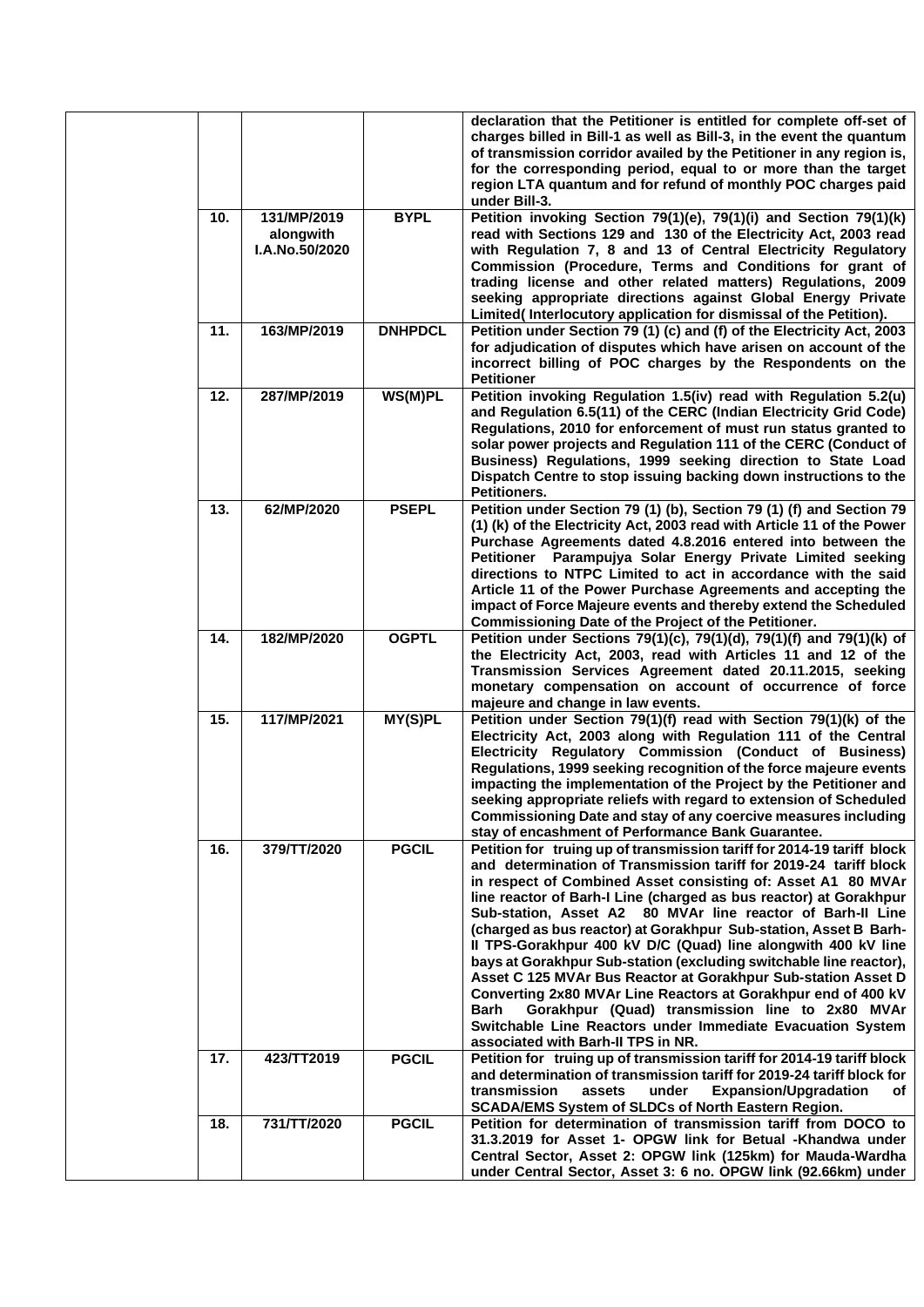|     |             |              | State I Sector Asset 4A: 3 no. OPGW link (656.926km) under<br>Central Sector, Asset 4B: OPGW link for Korba-Birsinghpur under<br>Central Sector, Asset 5A: OPGW link (15.462km) for 400kV<br>Xeldom-Madgaon under State sector, Asset 5B: OPGW link for<br>400kV Vapi Magarwada under Central Sector and Asset 6: 9 no. of<br>OPGW link under State Sector-OPGW link (169km) for) associated<br>Establishment of Fibre Optic Communication System in Western<br>Master Communication Plan (Additional<br>Region<br>under<br>Requirement) tariff block 2014-19 period.                                                                                                                                                                                                                                                                                                                                                                                                               |
|-----|-------------|--------------|-------------------------------------------------------------------------------------------------------------------------------------------------------------------------------------------------------------------------------------------------------------------------------------------------------------------------------------------------------------------------------------------------------------------------------------------------------------------------------------------------------------------------------------------------------------------------------------------------------------------------------------------------------------------------------------------------------------------------------------------------------------------------------------------------------------------------------------------------------------------------------------------------------------------------------------------------------------------------------------|
| 19. | 662/TT/2020 | <b>PGCIL</b> | Petition for determination of transmission tariff from DOCO to 31-<br>3-2024 for Asset 1- Installation of +/- 200 MVAR Dynamic<br>Compensation (STATCOM) along with 2x125 MVAR Mechanically<br>Switched Reactor (MSR) and 1x125 MVAR Mechanically Switched<br>Capacitor (MSC) and co-ordinated control mechanism of MSCs<br>and MSRs at 400kV Hyderabad Sub-station, Asset 2- Installation<br>of +/- 200 MVAR STATCOM along with 2x125 MVAR Mechanically<br>Switched Reactor (MSR) and 1x125 MVAR Mechanically Switched<br>Capacitor (MSC) and co-ordinated control mechanism of MSCs<br>and MSRs at 400/230 kV Udumalpet Sub-station and Asset 3-<br>Installation of +/- 200 MVAR STATCOM along with 2x125 MVAR<br>Mechanically Switched Reactor (MSR) and 1x125 MVAR<br>Mechanically Switched Capacitor (MSC) and co-ordinated control<br>mechanism of MSCs and MSRs at 400/230 kV Trichy Sub-station<br>under System Strengthening in Southern Region XXI in Southern<br>Region. |
| 20. | 171/TT/2019 | <b>PGCIL</b> | Petition for determination of tariff from COD to 31.3.2019 of four<br>assets under "Transmission System for Ultra Mega Solar Park in<br>Anantpur District, Andhra Pradesh- Part B (Phase-II)".                                                                                                                                                                                                                                                                                                                                                                                                                                                                                                                                                                                                                                                                                                                                                                                      |
| 21. | 189/TT/2021 | <b>PGCIL</b> | Petition for determination of transmission tariff from DOCO to 31-<br>3-2024 for Asset-1: URTDSM Systems (PDCs & its associated<br>parts) supplied and installed at NERLDC and SLDCs of Assam,<br>Meghalaya and Tripura and PMUs along with 51 PMUs & its<br>associated items (in 14 stations) and Asset-2: URTDSM<br>System(Control Center Equipment, PMU's and associated<br>equipment's) integrated and commissioned at WRLDC, Mumbai &<br>SLDCs of Madhya Pradesh and Gujarat under Phase-I- Unified<br><b>Real Time Dynamic State Measurement (URTDSM)</b>                                                                                                                                                                                                                                                                                                                                                                                                                     |
| 22. | 673/TT/2020 | <b>PGCIL</b> | Petition for determination of transmission tariff from DOCO to<br>31.3.2024 for Asset I and Asset II under Transmission system<br>associated with Tehri Pump Storage Plant (PSP).                                                                                                                                                                                                                                                                                                                                                                                                                                                                                                                                                                                                                                                                                                                                                                                                   |
| 23. | 678/TT/2020 | <b>PGCIL</b> | Petition for truing up of transmission tariff for 2014-19 tariff block<br>and determination of transmission tariff for 2019-24 tariff block<br>Asset-I: URTDSM System (Control Center Equipment, PMUs and<br>associated equipment's) integrated and commissioned at ERLDC<br>Kolkata, SLDCs WBSETCL & DVC, Asset-II: URTDSM System<br>(Control Center Equipment, PMUs and associated equipment's)<br>integrated and commissioned at SLDCs of OPTCL of Eastern<br>Region under Phase-I- Unified Real Time Dynamic State<br><b>Measurement (URTDSM).</b>                                                                                                                                                                                                                                                                                                                                                                                                                              |
| 24. | 486/TT/2019 | <b>PGCIL</b> | Petition for determination of transmission tariff from DOCO to<br>31.3.2019 for Asset-1: PHASE-I "UNIFIED REAL TIME DYNAMIC<br>STATE MEASUREMENT (URTDSM)" for NRLDC & SLDCs of<br>Northern Region under Phase-I- Unified Real Time Dynamic State<br>Measurement (URTDSM) in Northern Region.                                                                                                                                                                                                                                                                                                                                                                                                                                                                                                                                                                                                                                                                                       |
| 25. | 16/RP/2021  | <b>PGCIL</b> | Petition for review of the Order dated 8.2.2021 in Petition No.<br>36/TT/2020                                                                                                                                                                                                                                                                                                                                                                                                                                                                                                                                                                                                                                                                                                                                                                                                                                                                                                       |
| 26. | 676/TT/2020 | <b>PGCIL</b> | Petition for truing up of transmission tariff for 2014-19 tariff block<br>and determination of transmission tariff for 2019-24 tariff block for<br>Assets under Augmentation of Transformers in Northern region<br>Part-A" in Northern Region.                                                                                                                                                                                                                                                                                                                                                                                                                                                                                                                                                                                                                                                                                                                                      |
| 27. | 23/RP/2021  | <b>PGCIL</b> | Petition for review of the Order dated 2.6.2021 in Petition No.<br>132/TT/2020.                                                                                                                                                                                                                                                                                                                                                                                                                                                                                                                                                                                                                                                                                                                                                                                                                                                                                                     |
| 28. | 254/TT/2019 | <b>PGCIL</b> | Petition for determination of transmission tariff from COD to<br>31.3.2019 for URTDSM System (Control Center Equipment, PMUs<br>and associated equipment) integrated and commissioned at                                                                                                                                                                                                                                                                                                                                                                                                                                                                                                                                                                                                                                                                                                                                                                                            |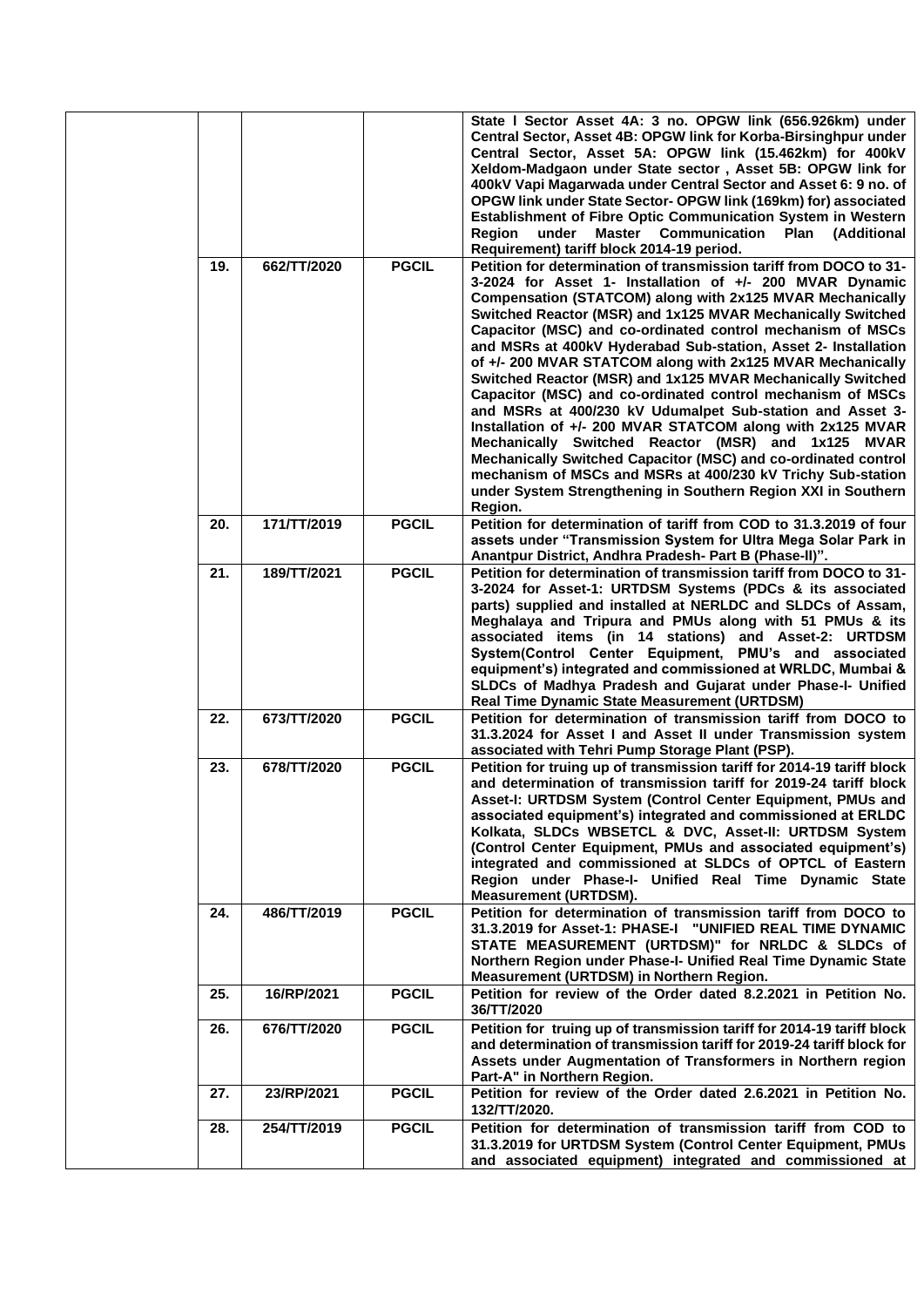|     |             |               | SRLDC & SLDCs of Southern Region under Phase-I-Unified Real<br>Time Dynamic State Measurement (URTDSM)                                                                                                                                                                                                                                                                                                                                                                                                                                                                                                                                                                                                                                                                                                                                                                                                                                                                                                                                                                                                                                                                                                                                                                                                                                                                                                                                                                                       |
|-----|-------------|---------------|----------------------------------------------------------------------------------------------------------------------------------------------------------------------------------------------------------------------------------------------------------------------------------------------------------------------------------------------------------------------------------------------------------------------------------------------------------------------------------------------------------------------------------------------------------------------------------------------------------------------------------------------------------------------------------------------------------------------------------------------------------------------------------------------------------------------------------------------------------------------------------------------------------------------------------------------------------------------------------------------------------------------------------------------------------------------------------------------------------------------------------------------------------------------------------------------------------------------------------------------------------------------------------------------------------------------------------------------------------------------------------------------------------------------------------------------------------------------------------------------|
| 29. | 129/TT/2020 | <b>PGCIL</b>  | Petition for truing up of transmission tariff for 2014-19 tariff block<br>and determination of transmission tariff for 2019-24 tariff blocks<br>for assets under Expansion/ Up-gradation of SCADA/EMS system<br>at SLDC of Western Region.                                                                                                                                                                                                                                                                                                                                                                                                                                                                                                                                                                                                                                                                                                                                                                                                                                                                                                                                                                                                                                                                                                                                                                                                                                                   |
| 30. | 23/TT/2021  | <b>PGCIL</b>  | Petition for truing up of transmission tariff for 2014-19 tariff block<br>and determination of transmission tariff for 2019-24 tariff block for<br>Transmission assets under SYSTEM STRENGTHENING-XX in<br>Southern Region.                                                                                                                                                                                                                                                                                                                                                                                                                                                                                                                                                                                                                                                                                                                                                                                                                                                                                                                                                                                                                                                                                                                                                                                                                                                                  |
| 31. | 37/TT/2021  | <b>PGCIL</b>  | Petition for truing up of transmission tariff for 2014-19 tariff block<br>and determination of Transmission tariff for 2019-24 tariff blocks<br>for assets under Establishment of Fibre Optic Communication<br><b>System under Master Communication Plan.</b>                                                                                                                                                                                                                                                                                                                                                                                                                                                                                                                                                                                                                                                                                                                                                                                                                                                                                                                                                                                                                                                                                                                                                                                                                                |
| 32. | 78/TT/2021  | <b>PGCIL</b>  | Petition for revision of transmission tariff for 2001-04 tariff block,<br>2004-09 tariff block, 2009-14 tariff block, truing up of transmission<br>tariff for 2014-19 tariff block and determination of transmission<br>tariff for 2019-24 tariff block for Rihand Transmission System in<br>Northern Region.                                                                                                                                                                                                                                                                                                                                                                                                                                                                                                                                                                                                                                                                                                                                                                                                                                                                                                                                                                                                                                                                                                                                                                                |
| 33. | 33/TT/2021  | <b>PGCIL</b>  | Petition for truing up of transmission tariff for 2014-19 tariff block<br>and determination of transmission tariff for 2019-24 tariff block for<br>Asset-I: Pole-I of the 800 kV, 3000 MW Champa Pooling Station &<br>Kurukshetra HVDC Terminals along with ?800 kV Champa Pooling<br>station -Kurukshetra HVDC Transmission Line (DOCO 24.3.2017)<br>Asset-II: 02 Nos. 400/220 kV, 500 MVA ICTs along with associated<br>bays at 400/220 kV GIS substation at Kurukshetra (DOCO<br>25.3.2017), Asset-III: 8 nos. 220 kV Line Bays at 400/220 kV GIS<br>Sub-station at Kurukshetra (DOCO 25.3.2017), Asset-IV: Pole-II of<br>the 800 kV, 3000 MW Champa & Kurukshetra HVDC Terminals<br>along with associated bays (DOCO:16.9.2017); Asset-V:<br>Kurukshetra (NR) - Jallandhar 400 kV D/C (Quad) line, one ckt. via<br>400/220 kV Nakodar (PSTCL) Sub-station along with associated<br>bays (2 nos. GIS bays at Kurukshetra, 2 nos. conventional bays at<br>Jallandhar, 2 nos. conventional bays at Nakodar, 1 no. 50 MVAR<br>Line Reactor at Nakodar and 1 no. 50 MVAR Line Reactor at<br>Jallandhar), LILO of Abdullapur-Sonepat 400 kV D/C (Triple) at<br>Kurukshetra Sub-station along with associated bays (4 nos. GIS<br>Bays at Kurukshetra) and, 1 no. 400 kV 125 MVAR Bus Reactor at<br>Kurukshetra along with 1 no. associated GIS Bay at Kurukshetra<br>(DOCO: 3.12.2015) under WR-NR HVDC interconnector for IPP<br>projects in Chattisgarh in Northern Region & Western Region. |
| 34. | 12/TT/2021  | <b>PGCIL</b>  | Petition for determination of trued up Fees and Charges for 2014-<br>19 block, Fees and Charges for the period 2019-24 block In respect<br>of Assets (4 Nos) under Fibre Optic communication system in lieu<br>of existing Unified Load Despatch and Communication (ULDC)<br>Microwave links scheme in Eastern Region and determination of<br>transmission tariff for 2019-24 tariff block In respect of Assets (12<br>Nos) under Fibre Optic communication system in lieu of existing<br>Unified Load Despatch and Communication (ULDC) Microwave<br>links scheme in Eastern Region.                                                                                                                                                                                                                                                                                                                                                                                                                                                                                                                                                                                                                                                                                                                                                                                                                                                                                                        |
| 35. | 261/TT/2015 | <b>PGCIL</b>  | Petition for determination of transmission tariff from<br>DOCO to<br>31.3.2019 for Asset-1 765 kV line react at Jabalpur Pooling Sub-<br>station for Jabalpur-Bina, Asset-2 765 Line Bay at Bind Sub-<br>station Jabalpur - Bina Doco 13.11.2014 Asset-3 765 KV line<br>at Dharmjaygarh-Jabalpur PS DOICO<br>reactor Jablpur PS<br>14.9.2015 and Asset-4. Dharamjaygarh-Jabalpur PS under line<br>bays and reactor proviison at POWSERGRID Sub-station<br>assocaited with system Strengthening Common for Western<br>Region and Northern Region Western Region.                                                                                                                                                                                                                                                                                                                                                                                                                                                                                                                                                                                                                                                                                                                                                                                                                                                                                                                              |
| 36. | 159/TT/2021 | <b>HVPNL</b>  | Petition for seeking determination of tariff for the inter-state<br>transmission lines of the Petitioner for FY 2019-20 to 2023-24.                                                                                                                                                                                                                                                                                                                                                                                                                                                                                                                                                                                                                                                                                                                                                                                                                                                                                                                                                                                                                                                                                                                                                                                                                                                                                                                                                          |
| 37. | 478/TT/2020 | <b>PITCUL</b> | Petition for approval of Annual Fixed Cost and determination of<br>tariff from anticipated DOCO to 31.3.2024 for 220kV Srinagar-<br>Baramwari line [Point of Interconnection (of Singoli Bhatwari HEP<br>from the proposed Baramwari-Srinagar 220kV D/C line) to                                                                                                                                                                                                                                                                                                                                                                                                                                                                                                                                                                                                                                                                                                                                                                                                                                                                                                                                                                                                                                                                                                                                                                                                                             |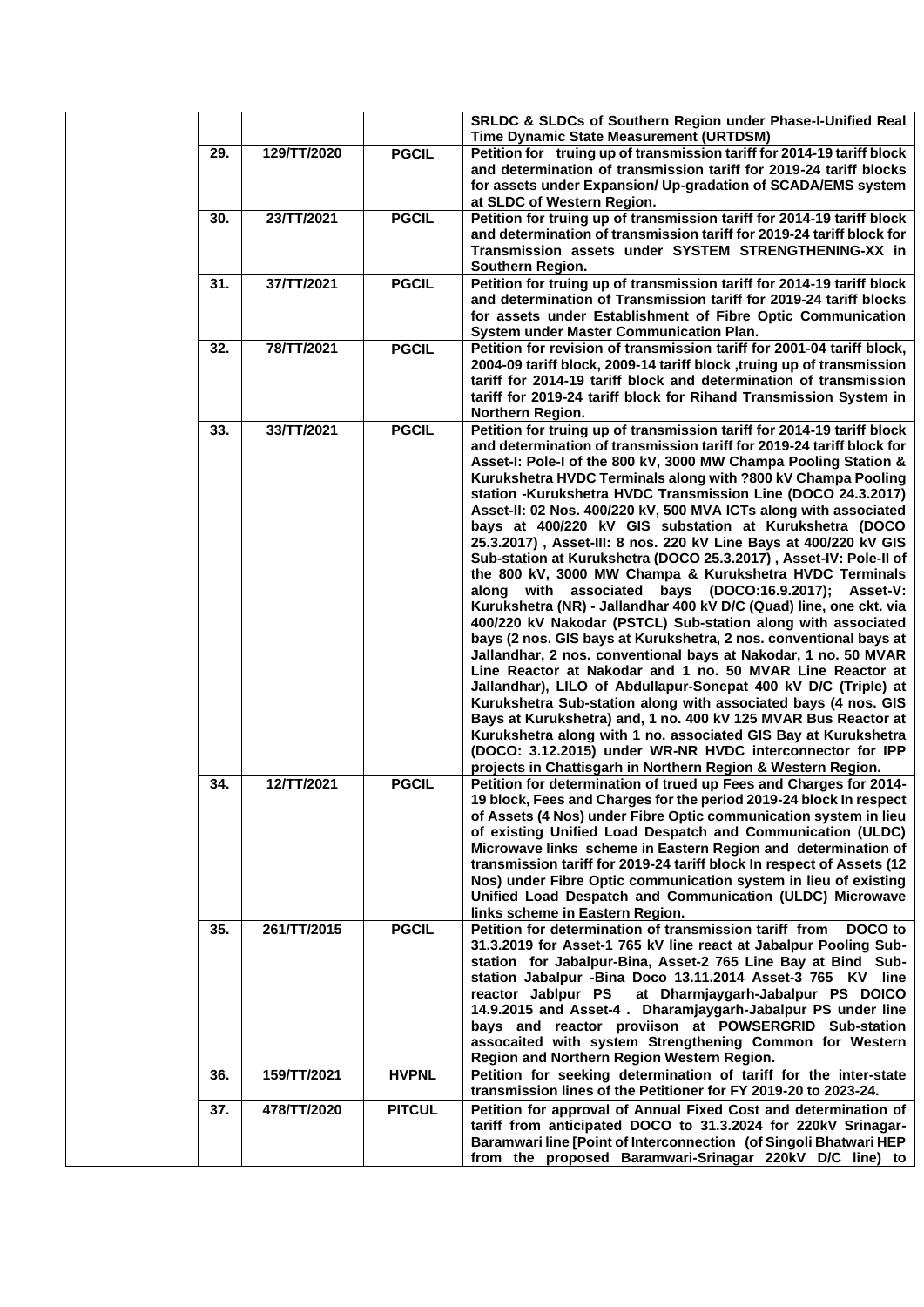|                                                                                                                                        |               |                                            |                  | Khandukhal Srinagar Substation] under UITP Scheme (deemed<br>ISTS).                                                                                                                                                                                                                                                                                                                                                                                                                                                                                                                                                                                                                                                |
|----------------------------------------------------------------------------------------------------------------------------------------|---------------|--------------------------------------------|------------------|--------------------------------------------------------------------------------------------------------------------------------------------------------------------------------------------------------------------------------------------------------------------------------------------------------------------------------------------------------------------------------------------------------------------------------------------------------------------------------------------------------------------------------------------------------------------------------------------------------------------------------------------------------------------------------------------------------------------|
|                                                                                                                                        | 38.           | 247/TT/2020                                | <b>APTransco</b> | Petition for determination of tariff for (1) 400kV K.V Kota Suryapet<br>- 1 & 2 feeders for FY 2016-17 to FY 2018-19 (2) Part of PGCIL 400<br>KV VJA-NLR line (Nunna Manubolu) to the extent of 18.405 KM<br>(Part of Nunna Manubolu Ckt-3 from Loc.No:532/15 to Loc. Nunna<br>SS + Part of VTPS Manubolu Ckt from Loc.532/16 to Loc. VTPS)<br>for FY 2015-16 to FY 2018-19.                                                                                                                                                                                                                                                                                                                                       |
| 24.6.2022<br><b>Friday</b><br>At 10.30 A.M.<br><b>Review Petitions</b><br>Coram:<br>Member (ISJ)<br>Member (AG)<br><b>Member (PKS)</b> | $\mathbf 1$ . | 163/MP/2022<br>alongwith<br>I.A.No.37/2022 | <b>RSEPL</b>     | Petition under Section 79 of the Electricity Act, 2003 and Article 12<br>read with Article 16.3.1 of the Power Purchase Agreements<br>executed by the Petitioners and NTPC Limited dated 12.5.2016,<br>inter alia seeking relief on account of Change in Law viz. the<br>introduction of the Goods and Services Tax laws, and seeking<br>refund of amounts wrongfully sought to be deducted from the<br>monthly tariff payable to the Petitioners putatively in lieu of<br>Change in Law compensation paid earlier (Interlocutory<br>application for interim reliefs) (On admission).                                                                                                                              |
|                                                                                                                                        | 2.            | 17/RP/2022                                 | <b>NLCIL</b>     | Petition for review of the Order dated 24.3.2022 and corrigendum<br>dated 26.4.2021 in Petition No. 452/MP/2019 (On admission)                                                                                                                                                                                                                                                                                                                                                                                                                                                                                                                                                                                     |
|                                                                                                                                        | 3.            | 11/RP/2022                                 | <b>NTPC</b>      | Petition for review of the Order dated 31.1.2022 in Petition No.<br>401/GT/2020 (On admission)                                                                                                                                                                                                                                                                                                                                                                                                                                                                                                                                                                                                                     |
|                                                                                                                                        | 4.            | 12/RP/2022                                 | <b>NETCL</b>     | Petition for review of the Order dated 28.2.2022 in Petition No.<br>308/TT/2020 (On admission)                                                                                                                                                                                                                                                                                                                                                                                                                                                                                                                                                                                                                     |
|                                                                                                                                        | 5.            | 13/RP/2022                                 | <b>PGCIL</b>     | Petition for review of the Order dated 3.1.2022 in Petition No.<br>660/TT/2020 (On admission)                                                                                                                                                                                                                                                                                                                                                                                                                                                                                                                                                                                                                      |
|                                                                                                                                        | 6.            | 14/RP/2022                                 | <b>PGCIL</b>     | Petition for review of the Order dated 17.2.2022 in Petition No.<br>652/TT/2020 (On admission)                                                                                                                                                                                                                                                                                                                                                                                                                                                                                                                                                                                                                     |
|                                                                                                                                        | 7.            | 15/RP/2022                                 | <b>PGCIL</b>     | Petition for review of the Order dated 18.2.2022 in Petition No.<br>644/TT/2020 (On admission)                                                                                                                                                                                                                                                                                                                                                                                                                                                                                                                                                                                                                     |
|                                                                                                                                        | 8.            | 2/RP/2022                                  | <b>PGCIL</b>     | Petition for review of order dated 19.8.2021 in Petition No.<br>468/TT/2020.                                                                                                                                                                                                                                                                                                                                                                                                                                                                                                                                                                                                                                       |
|                                                                                                                                        | 9.            | 8/RP/2022                                  | <b>PGCIL</b>     | Petition for review of the Order dated 30.11.2021 in Petition No.<br>691/TT/2020.                                                                                                                                                                                                                                                                                                                                                                                                                                                                                                                                                                                                                                  |
| Coram:<br>Member (AG)<br>Member (PKS)                                                                                                  | 10.           | 26/RP/2021                                 | <b>JPL</b>       | Petition for review of the Order dated 24.11.2021 in Petition No.<br>560/MP/2020.                                                                                                                                                                                                                                                                                                                                                                                                                                                                                                                                                                                                                                  |
|                                                                                                                                        | 11.           | 37/TT/2022<br>alongwith<br>I.A.No.12/2022  | <b>PGCIL</b>     | Petition for determination & truing up of transmission tariff for<br>2014-19 tariff block and determination of transmission tariff for<br>2019-24 tariff block in respect of Asset I: LILO of one circuit of 400<br>kV D/C Vapi- Navi Mumbai line transmission line along with<br>400/220 kV GIS KALA Sub-station (NEW) in UT DNH 315 MVA<br>400/220 kV ICT-I & ICT-II and 80 MVAR, 420 kV Bus Reactor<br>alongwith 4 Nos. of 220kV downstream bays and Asset 2: LILO of<br>2nd Ckt of 400kV D/C Vapi-Navi Mumbai TL alongwith associated<br>bays at Kala substation under Establishment of 400/220kV GIS<br>Sub-station at Kala in UT of D&NH in Western Region<br>(Interlocutory application for early hearing). |
|                                                                                                                                        | 12.           | 463/MP/2014<br>alongwith<br>I.A.No.40/2019 | <b>GMR VPGL</b>  | Petition under Section 79(I)(f) of the Electricity Act, 2003 for a<br>direction to the Respondents to pay additional fixed charge of<br>Rs.0.439/KWH for the balance period of PPA (Interlocutory<br>application for bringing on record additional documents).                                                                                                                                                                                                                                                                                                                                                                                                                                                     |
|                                                                                                                                        | 13.           | OP No.70/2012                              | <b>APDCL</b>     | Petition for proposed amendments of GMR Vemagiri Power<br>Generation Limited as per the APERC orders dated 5.12.2009 to<br>the amended Agreement to the Power Purchase Agreement dated<br>2-5-2007 and 18.6.2003 and request for consent filed along with<br>annexures and order passed by APERC dated 30.12.2006 in<br>O.P.No. 19 of 2006.                                                                                                                                                                                                                                                                                                                                                                        |
|                                                                                                                                        | 14.           | OP No.71/2012                              | <b>GMRVPGL</b>   | Petition under Section 86(1) (b) of the Electricity Act, 2003 seeking<br>consent of the Commission.                                                                                                                                                                                                                                                                                                                                                                                                                                                                                                                                                                                                                |
|                                                                                                                                        | 15.           | OP No.72/2012                              | <b>GMRVPGL</b>   | Petition under Section 86 (1) (f) of the Electricity Act, 2003 for a<br>direction to the respondents to pay additional fixed charges of<br>Rs.0.439 KWH for the balance period of the PPA.                                                                                                                                                                                                                                                                                                                                                                                                                                                                                                                         |